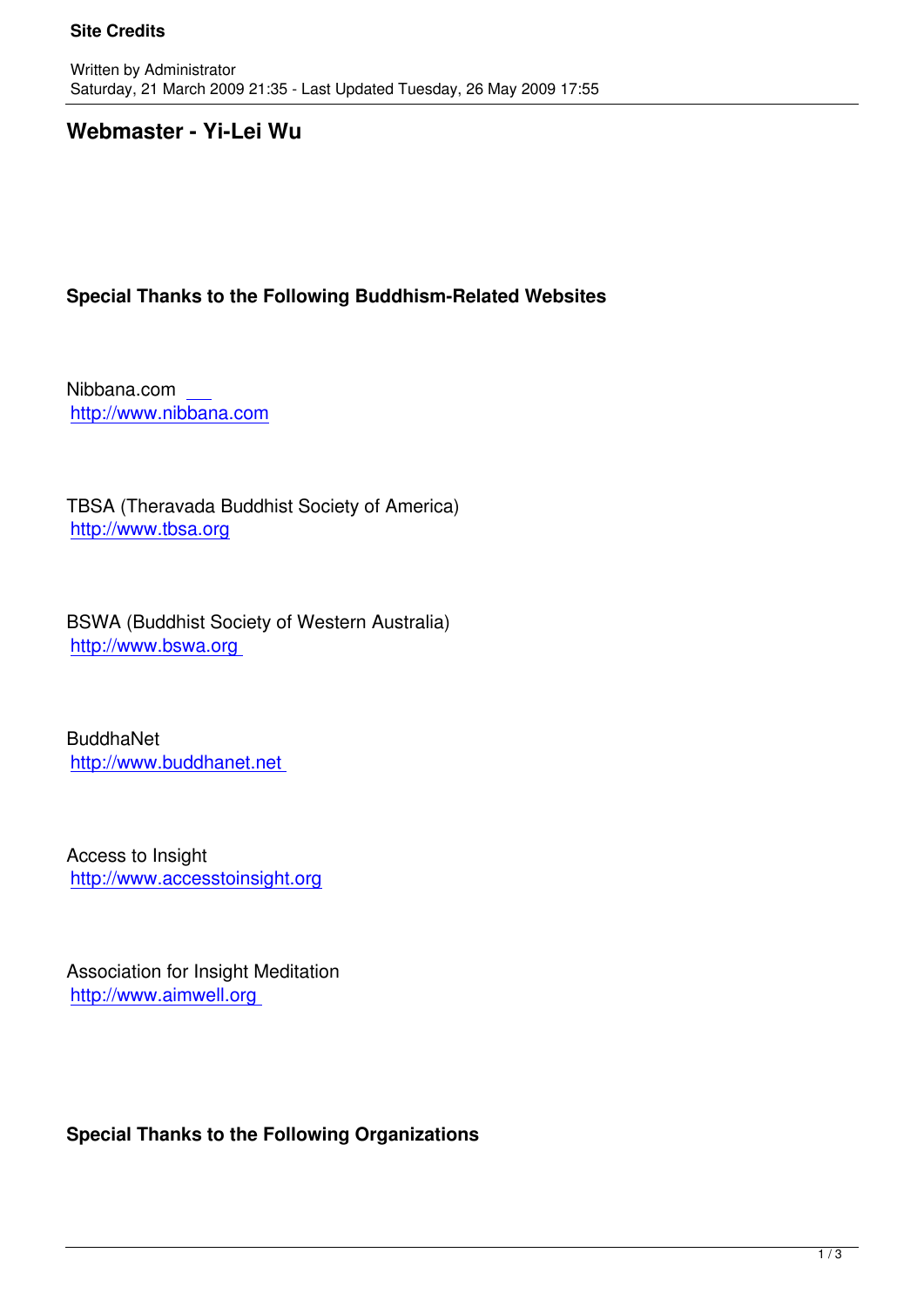#### **Site Credits**

Association for Insight Meditation

BSWA (Buddhist Society of Western Australia)

TBSA (Theravada Buddhist Society of America)

Buddha Sasana Nuggaha Organization

Mahasi Sasana Nuggaha Organization

**Special Thanks to the Following People**

**Ven. Bhikkhu Pesala (Director of Association for Insight Meditation)**  For helping me from time to time and giving his books selflessly for the Internet Community.

**U Maung Maung Yi (Admin. Officer of Mahasi Meditation Center - Yongon, Burma)**  For giving me permission to host Ven. Mahasi Sayadaw's books and audio talks.

**Maung M Lwin (Webmaster of Nibbana.com)**  For letting me use the contents of his website.

### **Hla Min (Webmaster of TBSA.org)**

For letting me use the resources (particularly Ven. Sayadaw U Silananda's talks) from the organization.